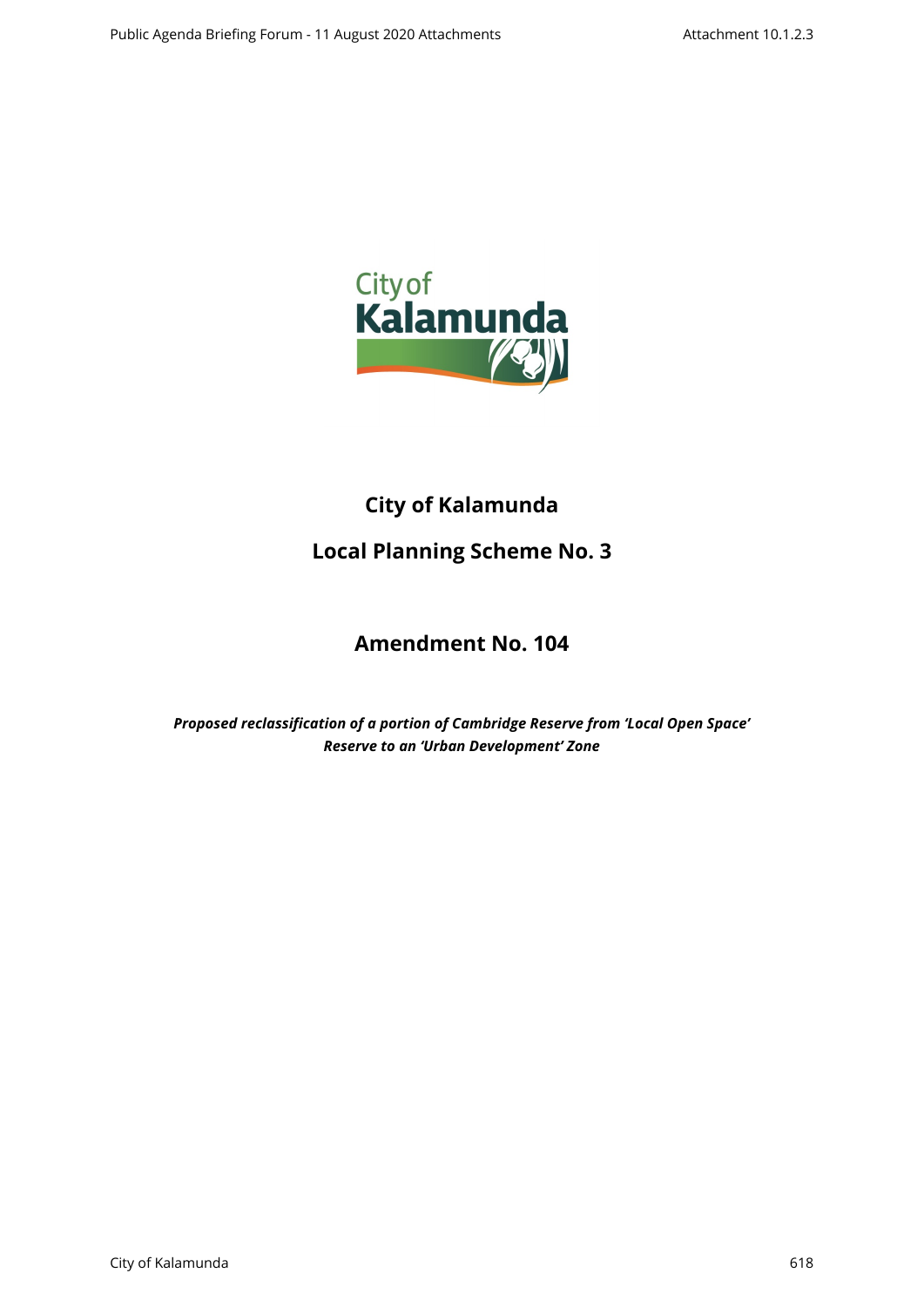# **Planning and Development Act 2005**

## **RESOLUTION TO ADOPT AMENDMENT TO LOCAL PLANNING SCHEME**

## *Local Planning Scheme No.3 Amendment 104*

## **Resolved that the Local Government pursuant to section 75 of the** *Planning and Development Act* **2005, amend the above Local Planning Scheme by:**

- 1) Reclassifying a portion of Lots 2346 and 12366 York Street, Lot 7876 Cambridge Road, Lots 2850 and 3487 Moira Avenue, Lot 1 Anderson Road and Lot 9835 Mallow Way, Forrestfield, from the Local Open Space Local Scheme reservation to the Urban Development Zone.
- 2) Amend the Scheme Map accordingly.

The Amendment is standard under the provisions of the Planning and Development (Local Planning Schemes) Regulations 2015 for the following reason (s):

- a) The amendment is consistent with the City of Kalamunda Local Planning Strategy 2010 (Endorsed by the WAPC in 2013) strategic action to provide housing for the ageing population with an initiative to rezone land for well-located aged care facilities.
- b) The amendment is consistent with the Metropolitan Region Scheme Urban zone, that provides for areas in which a range of activities are undertaken including residential, commercial, and recreational land uses.
- c) The amendment would have minimal impact on land in the scheme area that is not the subject if the amendment.
- d) The amendment is not a complex or basic amendment.

Dated this \_\_\_\_\_ day of \_\_\_\_\_\_\_\_\_\_\_\_\_\_\_\_\_\_\_ 20\_\_\_

\_\_\_\_\_\_\_\_\_\_\_\_\_\_\_\_\_\_\_\_\_\_\_\_\_\_\_\_\_\_\_\_\_\_\_\_\_\_\_\_\_\_

Rhonda Hardy Chief Executive Officer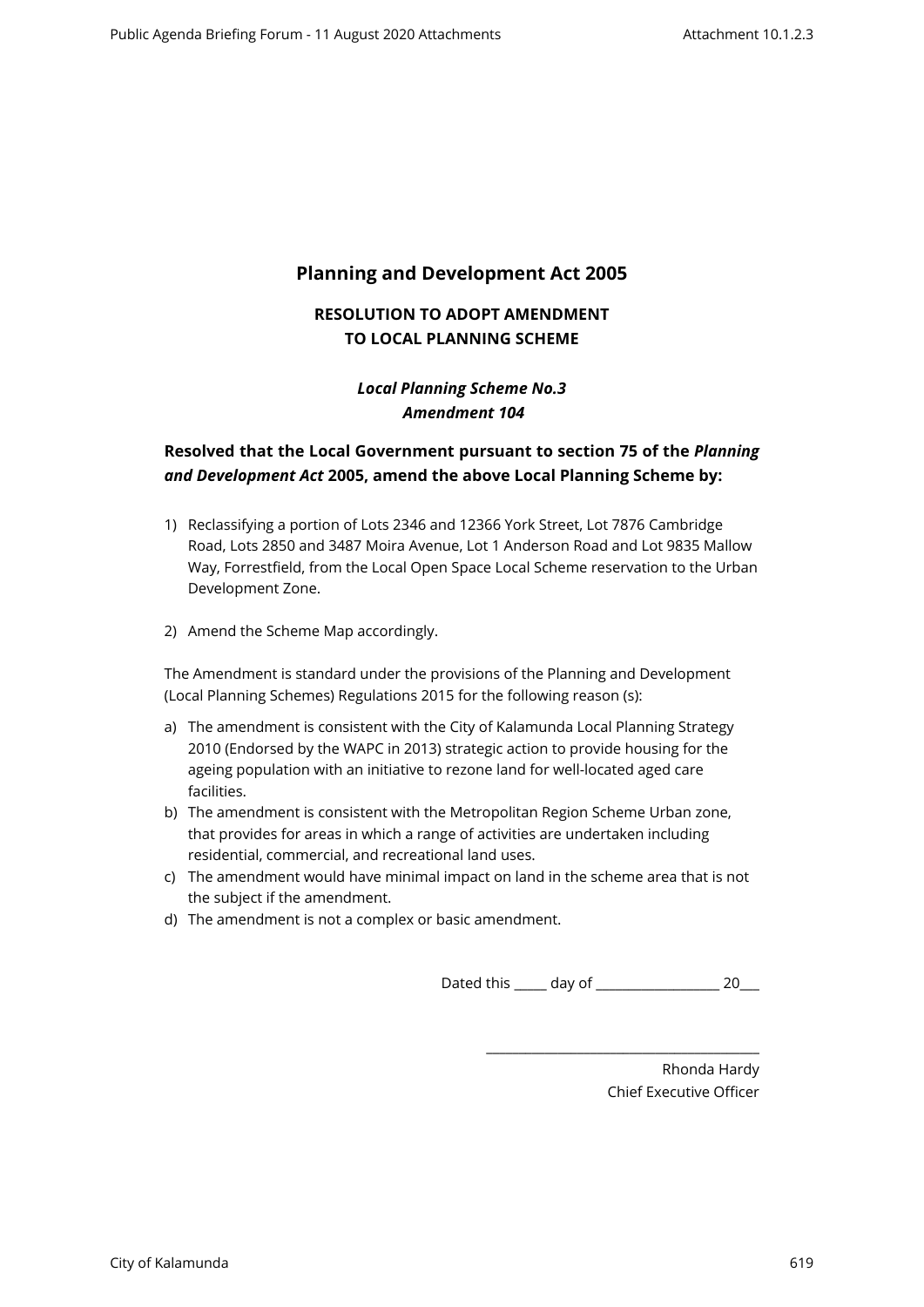## **City of Kalamunda Local Planning Scheme No. 3 – Amendment 104 Map**

## **Existing Scheme Map:**



**Proposed Scheme Amendment Map:**

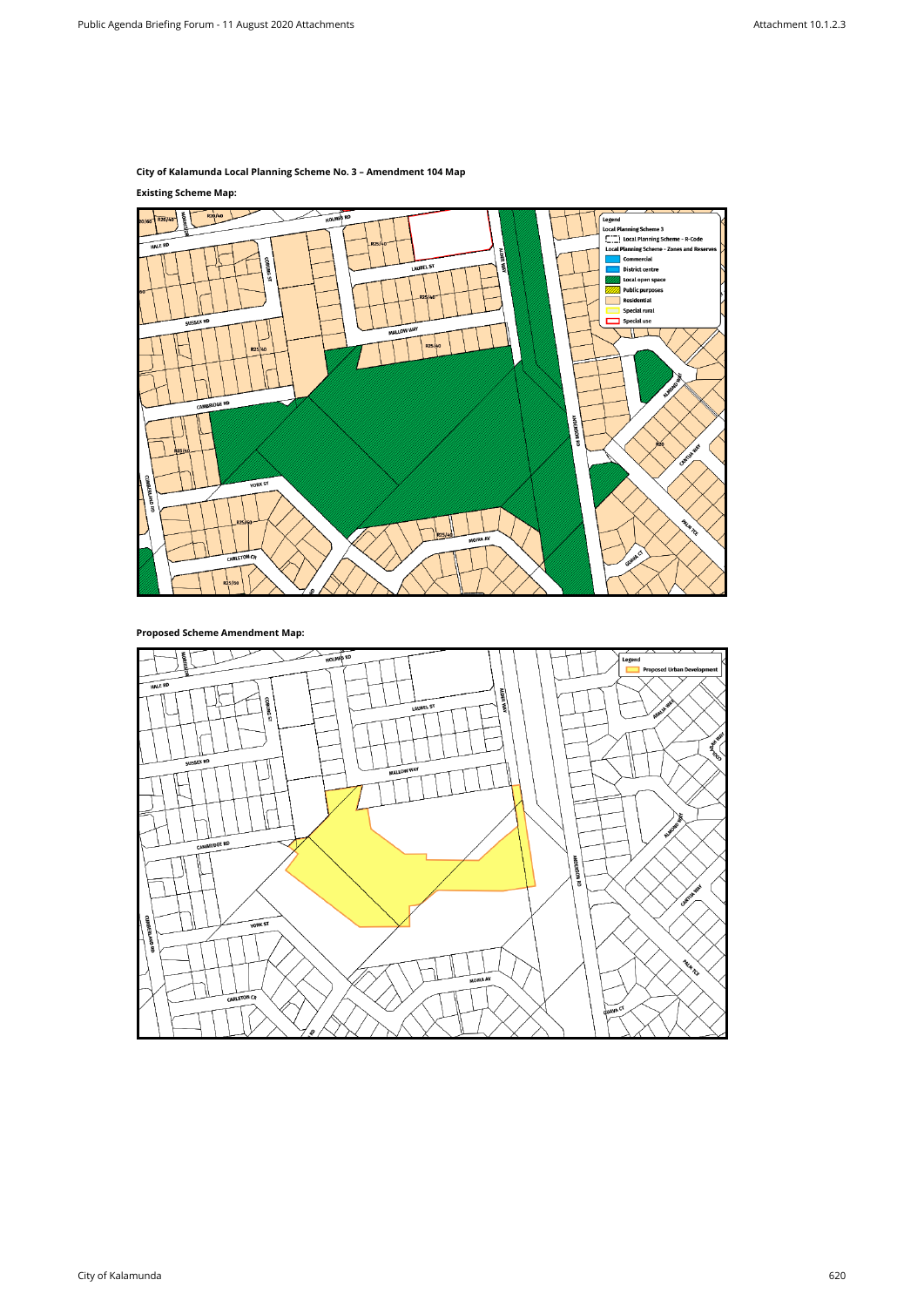### **COUNCIL ADOPTION**

This Standard Amendment was adopted by resolution of the Council of the City of Kalamunda at the Ordinary Council Meeting of the Council held on the \_\_\_\_ day of  $\frac{1}{20}$  20  $\frac{1}{20}$ .

........................................................

MAYOR

..............................................................

CHIEF EXECUTIVE OFFICER

### **COUNCIL RESOLUTION TO ADVERTISE**

By resolution of the Council of the City of Kalamunda at the Ordinary Council Meeting of the Council held on the day of 20 proceed to advertise this Amendment.

..........................................................

MAYOR

..............................................................

CHIEF EXECUTIVE OFFICER

### **COUNCIL RECOMMENDATION (date Council supported the amendment)**

This Amendment is recommended for support by resolution of the City of Kalamunda at the Ordinary Meeting of the Council held on the \_\_\_\_ day of \_\_\_\_\_\_\_\_\_, 20 and the Common Seal of the City of Kalamunda was hereunto affixed by the authority of a resolution of the Council in the presence of:

..........................................................

MAYOR

..............................................................

CHIEF EXECUTIVE OFFICER

**WAPC ENDORSEMENT** 

........................................................